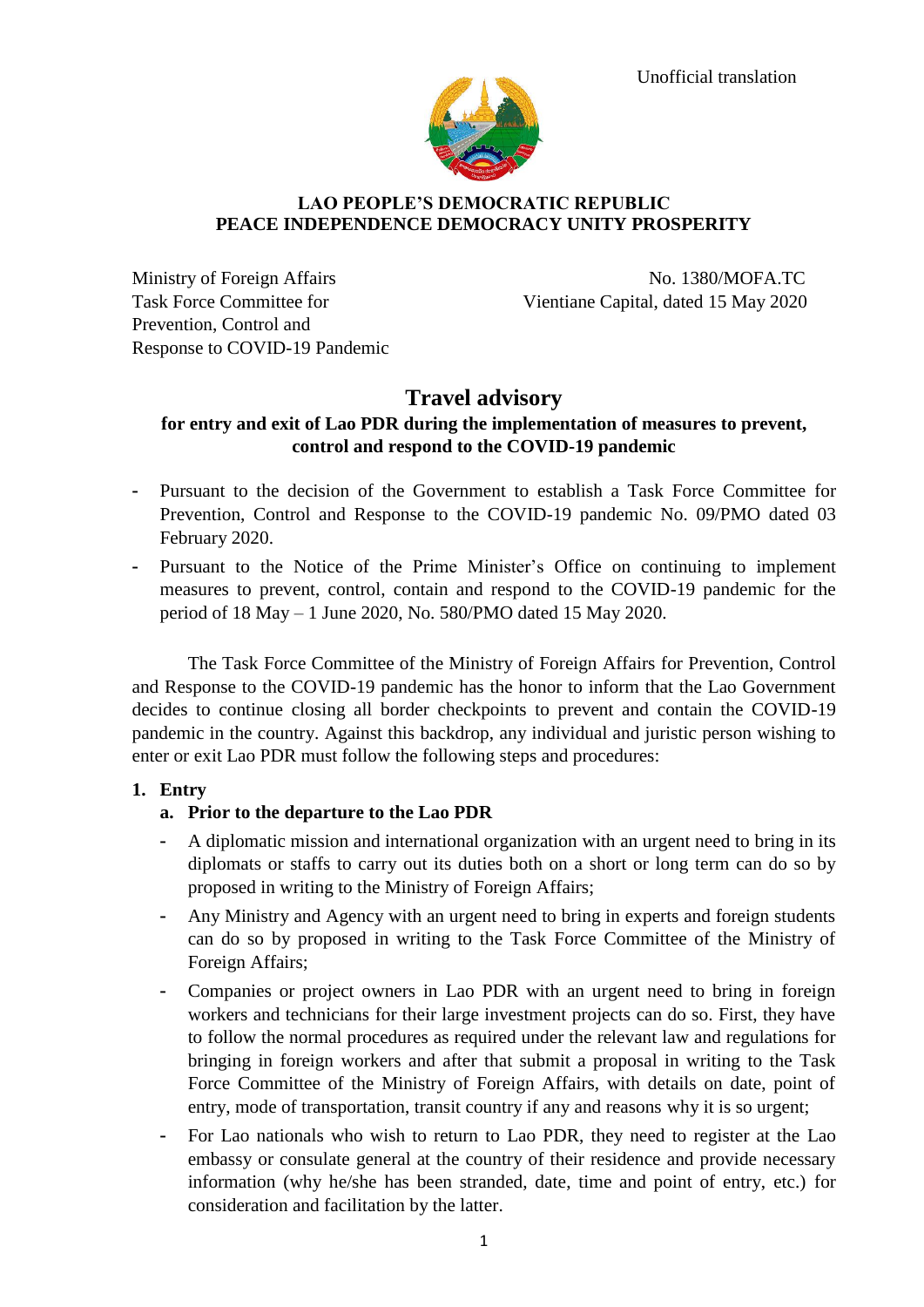- After receiving authorization from Ministry of Foreign Affairs:
	- Individual with entry visa (not yet expired) can enter Lao PDR;
	- For those who do not have an entry visa to Lao PDR must apply for visa at the Lao Embassy or Consulate General at the country of departure;
	- Every individual must have a negative test for COVID-19 certification using RT-PCR from a trustworthy medical institution of no more than 72 hours before departure to Lao PDR.

### **b. On arrival at a border checkpoint or airport**

- Every Individual must go through a body temperature check;
- Duly complete a health declaration form;
- In case of an individual found to have fever or suspicious symptoms of COVID-19, he/she will be directly sent to designated hospitals for quarantine and COVID-19 testing;
- In case of no fever or suspicious symptoms of COVID-19, he/she will be recommended to do self-quarantine at a government designated venue and taken COVID-19 testing;
- Check in at immigration counter as required by the law and regulations with maintaining physical distancing of 1-2 meters.

## **c. After entering the Lao PDR**

- Every individual will be subject to take samples for COVID-19 testing;
- Every individual is subject to a strict 14-day self-quarantine at a hotel or center designated by the Task Force Committees at the central and local levels;
- For diplomats, staffs of international organizations and their family members travelling from abroad, they are required to undergo COVID-19 testing upon arrival at the Government-designated Hospitals and after that they can do 14-day self-quarantine at their residence or at a hotel designated by the Government. For those who are residing in Lao PDR but need to travel out of the country for a short period, they can do so by notifying the Ministry of Foreign Affairs in advance and upon returning to Lao PDR they have to make 14-day self-quarantine at their residence and strictly follow the advice by the Ministry of Health for self-quarantine;
- Every individual who takes self-quarantine at the hotel designated by the Task Force Committee shall bear all expenses on food, room and other accidental cost.
- After completion of a 14-day self-quarantine and without any symptoms of COVID-19 infection, the individual will receive a certificate for him/her to stay at their home and live their normal lives, but they also must continue to strictly implement the prevention measures as advised by the Task Force Committee;
- For those who violated the prevention measures as provided by the Task Force Committee for COVID-19 will be prosecuted according to the law and regulations of the Lao PDR.